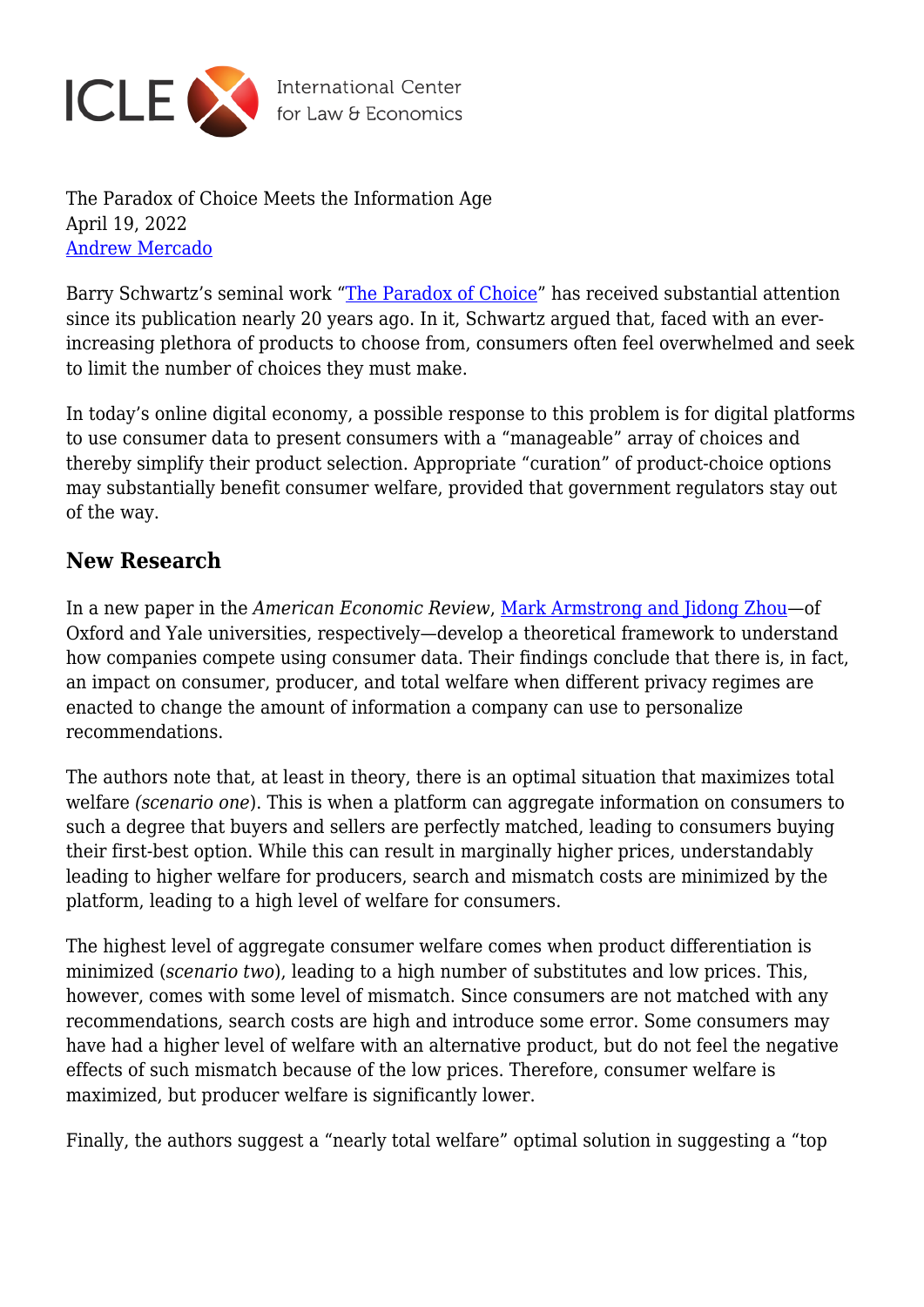two-best" scheme (*scenario three*), whereby consumers are shown their top two best options without explicit ranking. This nearly maximizes total welfare, since consumers are shown the best options for them and, even if the best match isn't chosen, the second-best match is close in terms of welfare.

# **Implications**

In cases of platform data aggregation and personalization, scenarios one, two, and three can be represented as different privacy regimes.

Scenario one (a personalized-product regime) is akin to unlimited data gathering, whereby platforms can use as much information as is available to perfectly suggest products based on revealed data. From a competition perspective, interfirm competition will tend to decrease under this regime, since product differentiation will be accentuated, and substitutability will be masked. Since one single product will be shown as the "correct" product, the consumer will not want to shift to a different, welfare-inferior product and firms have incentive to produce ever more specialized products for a relatively higher price. Total welfare under this regime is maximized, with producers using their information to garner a relatively large share of economic surplus. Producers are effectively matched with consumers, and all gains from trade are realized.

Scenario two (a data-privacy regime) is one of near-perfect data privacy, whereby the platform is only able to recommend products based on general information, such as sales trends, new products, or product specifications. Under this regime, competition is maximized, since consumers consider a large pool of goods to be close substitutes. Differences in offered products are downplayed, which has the tendency to reduce prices and increase quality, but at the tradeoff of some consumer-product mismatch. For consumers who want a general product and a low price, this is likely the best option, since prices are low, and competition is high. However, for consumers who want the best product match for their personal use case, they will likely undertake search costs, increasing their opportunity cost of product acquisition and tending toward a total cost closer to the cost under a personalized-product regime.

Scenario three (a curated-list regime) represents defined guardrails surrounding the display of information gathered, along the same lines as the personalized-product regime. Platforms remain able to gather as much information as they desire in order to make a personalized recommendation, but they display an array of products that represent the first two (or three to four, with tighter anti-preference rules) best-choice options. These options are displayed without ranking the products, allowing the consumer to choose from a curated list, rather than a single product. The scenario-three regime has two effects on the market:

- 1. It will tend to decrease prices through increased competition. Since firms can know only which consumers to target, not which will choose the product, they have to effectively compete with closely related products.
- 2. It will likely spur innovation and increase competition from nascent competitors.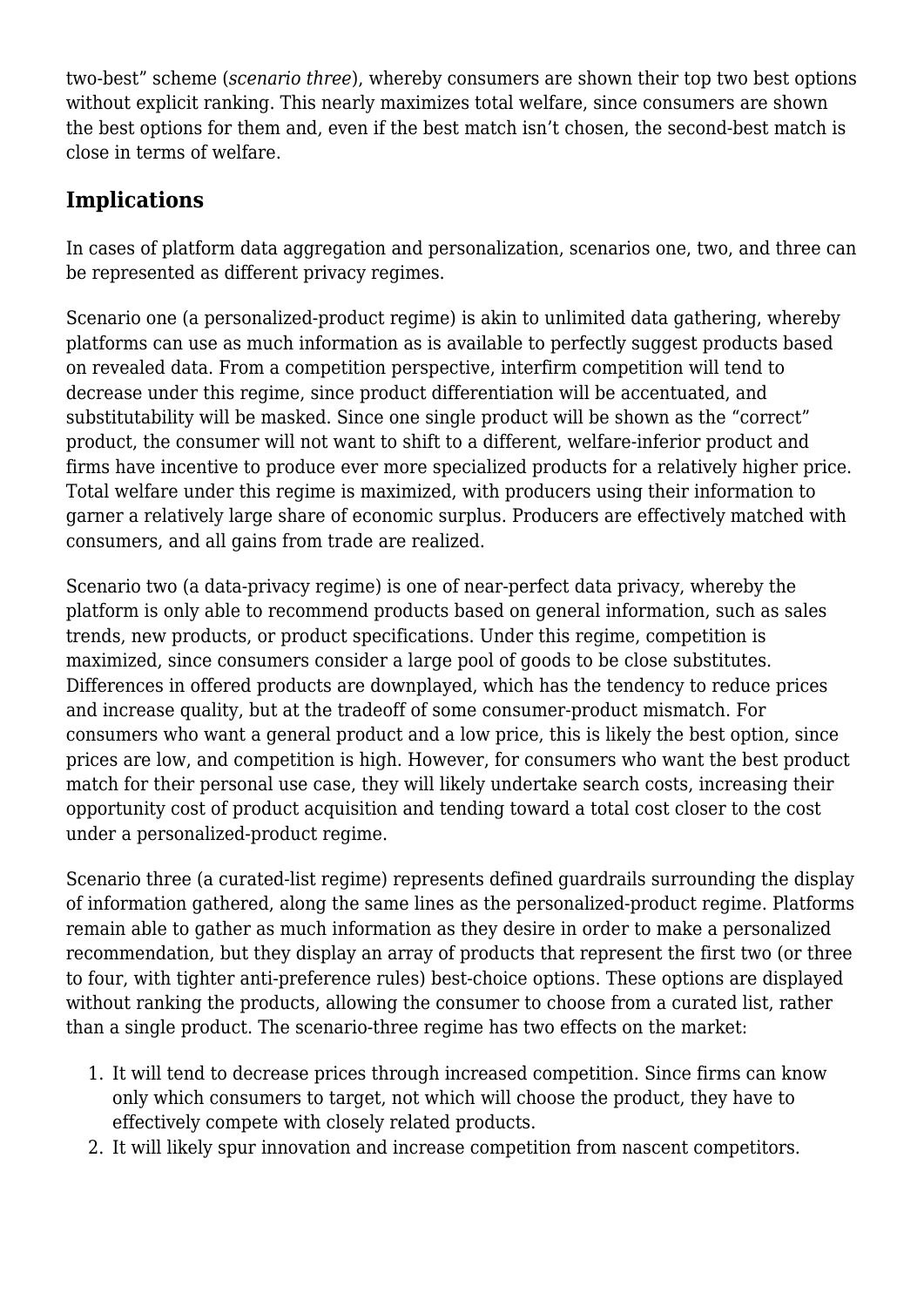From an innovation perspective, firms will have to find better methods to differentiate themselves from the competition, increasing the probability of a consumer acquiring their product. Also, considering nascent competitors, a new product has an increased chance of being picked when ranked sufficiently high to be included on the consumer's curated list. In contrast, the probability of acquisition under scenario one's personalized-product regime is low, since the new product must be a better match than other, existing products. Similarly, under scenario two's data-privacy regime, there is so much product substitutability in the market that the probability of choosing any one new product is low.

Here are how the regimes stack up:

- Personalized-Product: Total welfare is maximized, but prices are relatively higher and competition is relatively lower than under a data-privacy regime.
- Data-Privacy: Consumer welfare and competition are maximized, and prices are theoretically minimized, but at the cost of product mismatch. Consumers will face search costs that are not reflected in the prices paid.
- Curated-List: Consumer welfare is higher and prices are lower than under a personalized-product regime and competition is lower than under a data-privacy regime, but total welfare is nearly optimal when considering innovation and nascentcompetitor effects.

## **Policy in Context**

Applying these theoretical findings to fashion administrable policy prescriptions is understandably difficult. A far easier task is to evaluate the welfare effects of actual and proposed government privacy regulations in the economy. In that light, I briefly assess a recently enacted European data-platform privacy regime and U.S. legislative proposals that would restrict data usage under the guise of bans on "self-preferencing." I then briefly note the beneficial implications of self-preferencing associated with the two theoretical datausage scenarios (scenarios one and three) described above (scenario two, data privacy, effectively renders self-preferencing ineffective).

#### *GDPR*

The European Union's [General Data Protection Regulation](https://gdpr-info.eu/) (GDPR)—among the most ambitious and all-encompassing data-privacy regimes to date—has significant negative ramifications for economic welfare. This regulation is most like the second scenario, whereby data collection and utilization are seriously restricted.

The GDPR [diminishes competition](https://papers.ssrn.com/sol3/papers.cfm?abstract_id=3548444) through its restrictions on data collection and sharing, which reduce the competitive pressure platforms face. For platforms to gain a complete profile of a consumer for personalization, they cannot only rely on data collected on their platform. To ensure a level of personalization that effectively reduces search costs for consumers, these platforms must be able to acquire data from a range of sources and aggregate that data to create a complete profile. Restrictions on aggregation are what lead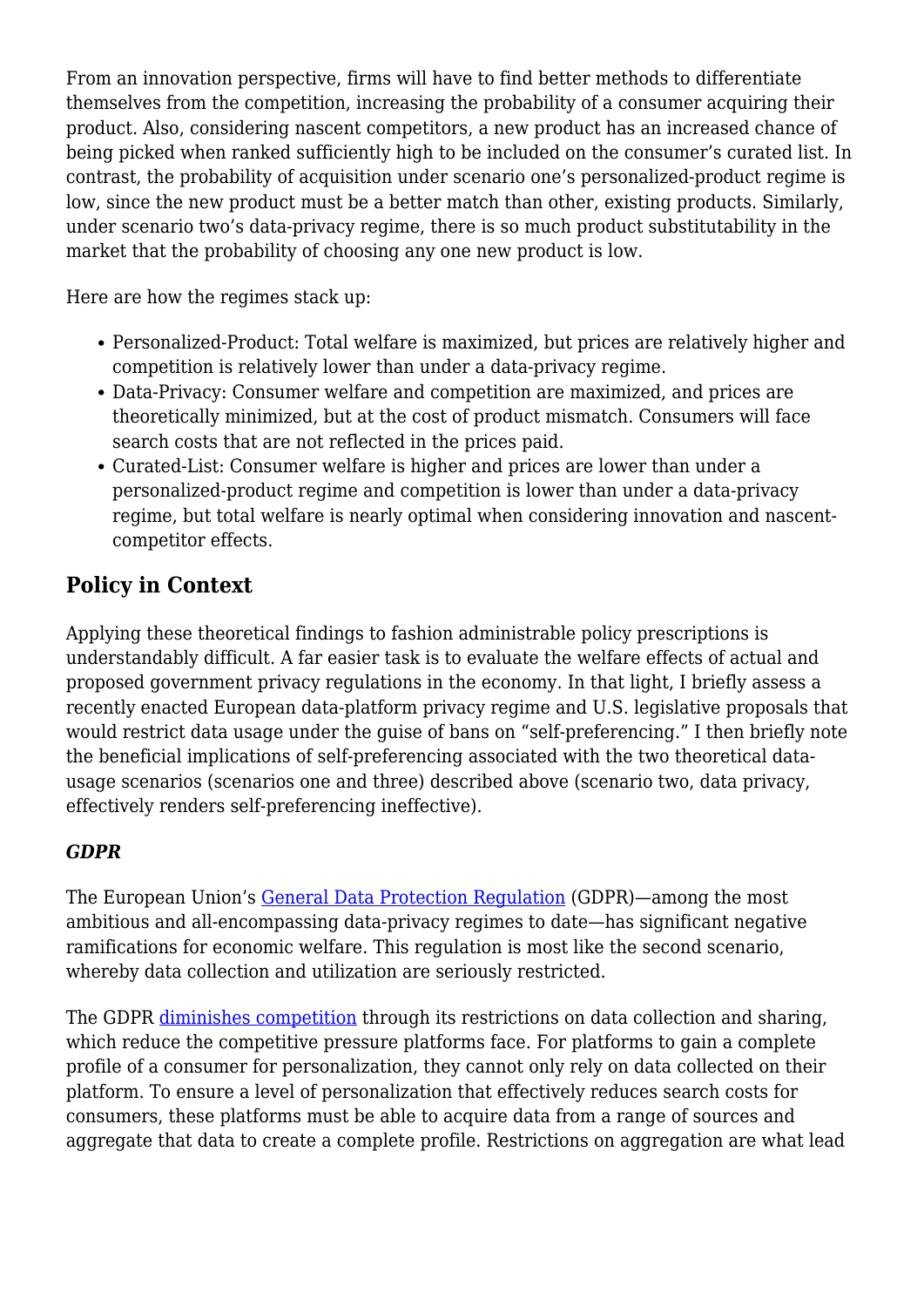to diminished competition online.

The GDPR grants consumers the right to choose both how their data is collected and how it is distributed. Not only do platforms themselves have obligations to ensure consumer's wishes are met regarding their privacy, but firms that sell data to the platform are obligated to ensure the platform does not infringe consumers' privacy through aggregation.

This creates a high regulatory burden for both the platform and the data seller and reduces the incentive to transfer data between firms. Since the data seller can be held liable for actions taken by the platform, this significantly increases the price at which the data seller will transfer the data. By increasing the risk of regulatory malfeasance, the cost of data must now incorporate some risk premium, reducing the demand for outside data.

This has the effect of decreasing the quality of personalization and tilting the scales toward larger platforms, who have more robust data-collection practices and are able to leverage economies of scale to absorb high regulatory-enforcement costs. The quality of personalization is decreased, since the platform has incentive to create a consumption profile based on activity it directly observes without considering behavior occurring outside of the platform. Additionally, those platforms that are already entrenched and have large user bases are better able to manage the regulatory burden of the GDPR. One survey of U.S. companies with more than 500 workers found that 68% planned to spend between [\\$1 and](https://truthonthemarket.com/2019/05/24/gdpr-after-one-year-costs-and-unintended-consequences/) [\\$10 million](https://truthonthemarket.com/2019/05/24/gdpr-after-one-year-costs-and-unintended-consequences/) in upfront costs to prepare for GDPR compliance, a number that will likely pale in comparison to the long-term compliance costs. For nascent competitors, this outlay of capital represents a significant barrier to entry.

Additionally, as previously discussed, consumers derive some benefit from platforms that can accurately recommend products. If this is the case, then large platforms with vast amounts of accumulated, first-party data will be the consumers' destination of choice. This will tend to reduce the ability for smaller firms to compete, simply because they do not have access to the same scale of data as the large platforms when data cannot be easily transferred between parties.

### *Self***–***Preferencing*

Claims of anticompetitive behavior by platforms are abundant (*e.g.*, see [here](https://www.yalelawjournal.org/pdf/e.710.Khan.805_zuvfyyeh.pdf) and [here](https://www.vox.com/recode/22836368/amazon-antitrust-ftc-marketplace)), and they often focus on the concept of self-preferencing. Self-preferencing refers to when a company uses its economies of scale, scope, or a combination of the two to offer products at a lower price though an in-house brand. In decrying self-preferencing, many commentators and politicians point to an alleged "unfair advantage" in tech platforms' ability to leverage data and personalization to drive traffic toward their own products.

It is far from clear, however, that this practice reduces consumer welfare. Indeed, numerous commentaries (*e.g.*, see [here](https://truthonthemarket.com/2021/03/04/platform-self-preferencing-can-be-good-for-consumers-and-even-competitors/) and [here\)](https://itif.org/publications/2021/10/25/please-help-yourself-toward-taxonomy-self-preferencing) circulated since the introduction of antipreferencing bills in the U.S. Congress ([House](https://www.congress.gov/bill/117th-congress/house-bill/3816/text?r=43&s=1); [Senate](https://www.congress.gov/bill/117th-congress/senate-bill/2992/text)) have rejected the notion that selfpreferencing is anti-competitive or anti-consumer.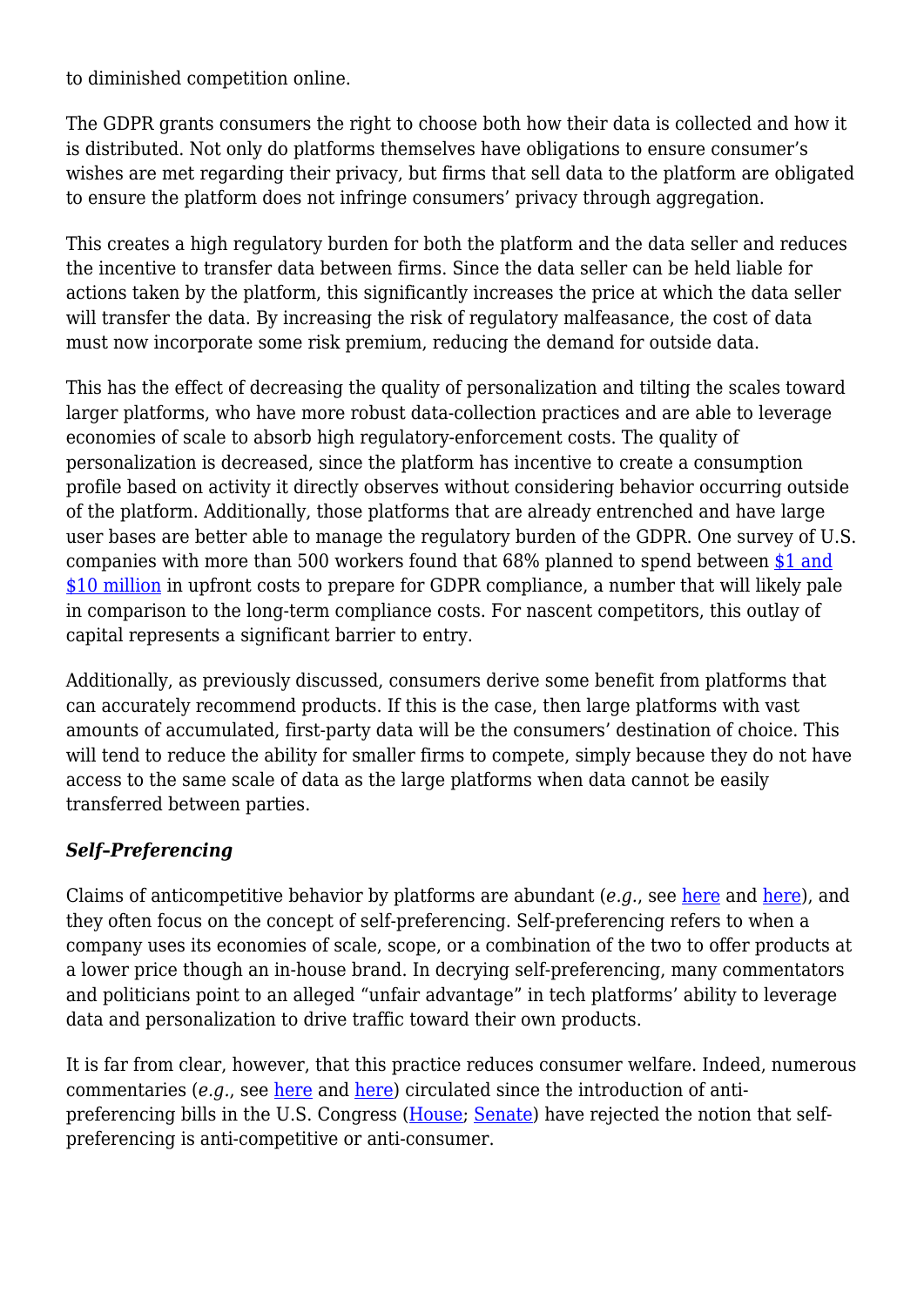There are good reasons to believe that self-preferencing promotes both competition and consumer welfare. Assume that a company that manufactures or contracts for its own, inhouse products can offer them at a marginally lower price for the same relative quality. This decrease in price raises consumer welfare. The in-house brand's entrance into the market represents a potent competitive threat to firms already producing products, who in turn now have incentive to lower their own prices or raise the quality of their own goods (or both) to maintain their consumer base. This creates even more consumer welfare, since all consumers, not just the ones purchasing the in-house goods, are better off from the entrance of an in-house brand.

It therefore follows that the entrance of an in-house brand and self-preferencing in the datautilizing regimes discussed above has the potential to enhance consumer welfare.

In general, the use of data analysis on the platform can allow for targeted product entrance into certain markets. If the platform believes it can make a product of similar quality for a lower price, then it will enter that market and consumers will be able to choose a comparable product for a lower price. (If the company does not believe it is able to produce such a product, it will not enter the market with an in-house brand, and consumer welfare will stay the same.) Consumer welfare will further rise as firms producing products that compete against the in-house brand will innovate to compete more effectively.

To be sure, under a personalized-product regime (scenario one), platforms may appear to have an incentive to self-preference to the detriment of consumers. If consumers trust the platform to show the greatest welfare-producing product before the emergence of an inhouse brand, the platform may use this consumer trust to its advantage and suggest its own, potentially consumer-welfare-inferior product instead of a competitor's welfare-superior product. In such a case, consumer welfare may decrease in the face of an in-house brand's entrance.

The extent of any such welfare loss, however, may be ameliorated (or eliminated entirely) by the platform's concern that an unexpectedly low level of house-brand product quality will diminish its reputation. Such a reputational loss could come about due to consumer disappointment, plus the efforts of platform rivals to highlight the in-house product's inferiority. As such, the platform might decide to enhance the quality of its "inferior" inhouse offering, or refrain from offering an in-house brand at all.

A curated-list regime (scenario three) is unequivocally consumer-welfare beneficial. Under such a regime, consumers will be shown several more options (a "manageable" number intended to minimize consumer-search costs) than under a personalized-product regime. Consumers can actively compare the offerings from different firms to determine the correct product for their individual use. In this case, there is no incentive to self-preference to the detriment of the consumer, as the consumer is able to make value judgements between the in-house brand and the alternatives.

If the in-house brand is significantly lower in price, but also lower in quality, consumers may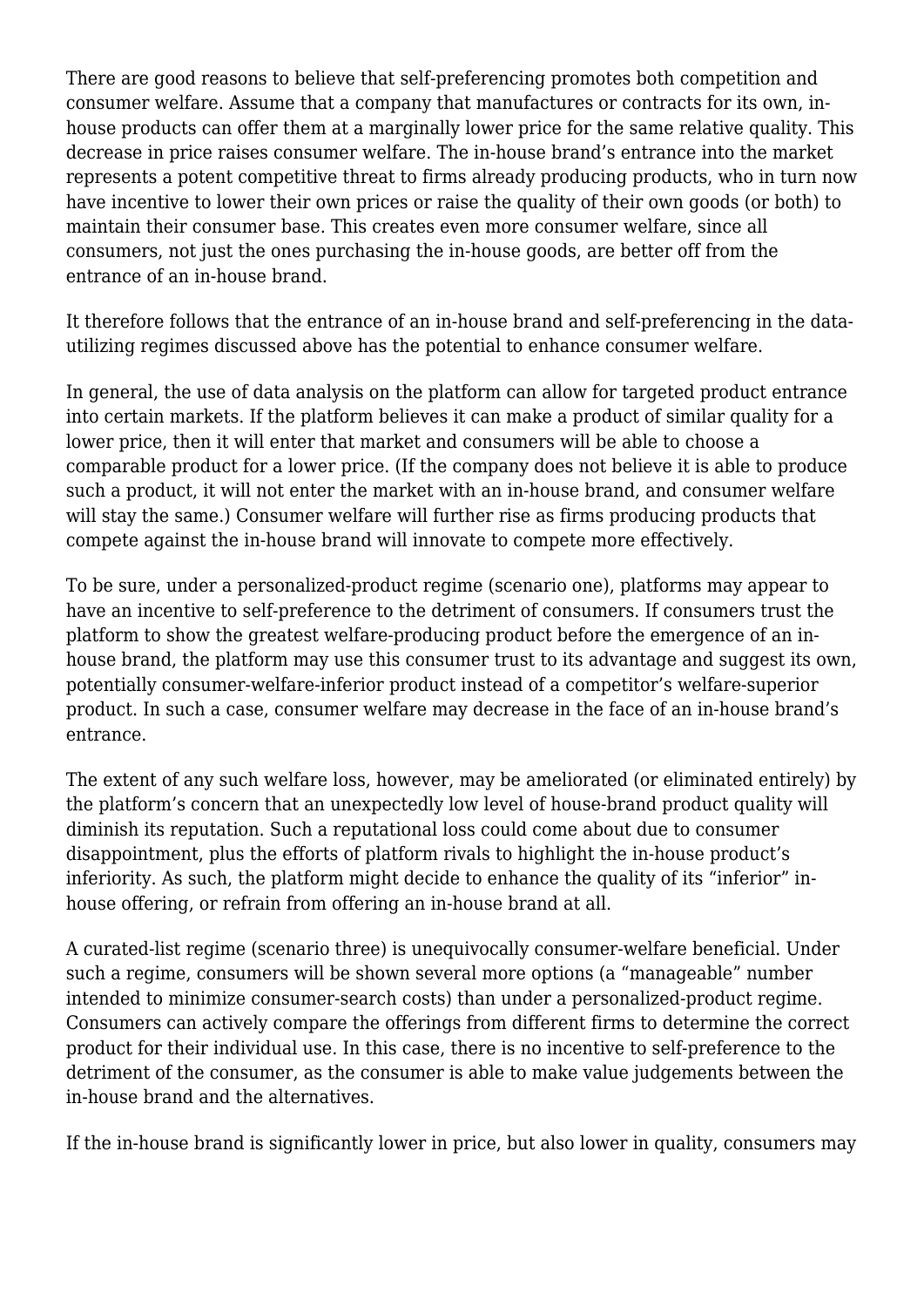not see the two as interchangeable and steer away from the in-house brand. The same follows when the in-house brand is higher in both price and quality. The only instance where the in-house brand has a strong chance of success is when the price is lower than and the quality is greater than competing products. This will tend to increase consumer welfare. Additionally, the entrance of consumer-welfare-superior products into a competitive market will encourage competing firms to innovate and lower prices or raise quality, again increasing consumer welfare for all consumers.

# **Conclusion**

What effects do digital platform-data policies have on consumer welfare? As a matter of theory, if providing an increasing number of product choices does not tend to increase consumer welfare, then do reductions in prices or increases in quality? What about precise targeting of personal-product choices? How about curation—the idea that a consumer raises his or her level of certainty by outsourcing decision-making to a platform that chooses a small set of products for the consumer's consideration at any given moment? Apart from these theoretical questions, is the current U.S. legal treatment of platform data usage doing a generally good job of promoting consumer welfare? Finally, considering our overview, are new government interventions in platform data policy likely to benefit of harm consumers?

Recently published economic research develops theoretical scenarios that demonstrate how digital platform curation of consumer data may facilitate welfare-enhancing consumerpurchase decisions. At least implicitly, this research should give pause to proponents of major new restrictions of platform data usage.

Furthermore, a review of actual and proposed regulatory restrictions underscores the serious welfare harm of government meddling in digital platform-data usage.

After the first four years of GDPR, it is clear that there have been significant negative unintended consequences stemming from omnibus privacy regulation. Competition has decreased, regulatory barriers to entry have increased, and consumers are marginally worse off. Since companies are less able and willing to leverage data in their operations and service offerings—due in large part to the risk of hefty fines—they are less able to curate and personalize services to consumers.

Additionally, anti-preferencing bills in the United States threaten to suppress the proper functioning of platform markets and reduce consumer welfare by making the utilization of data in product-market decisions illegal. More research is needed to determine the aggregate welfare effects of such preferencing on platforms, but all early indications point to the fact that consumers are better off when an in-house brand enters the market and increases competition.

Furthermore, current U.S. government policy, which generally allows platforms to use consumer data freely, is good for consumer welfare. Indeed, the consumer-welfare benefits generated by digital platforms, which depend critically on large volumes of data, [are](https://truthonthemarket.com/2022/04/15/lina-khans-privacy-proposals-are-at-odds-with-market-principles-and-consumer-welfare/)